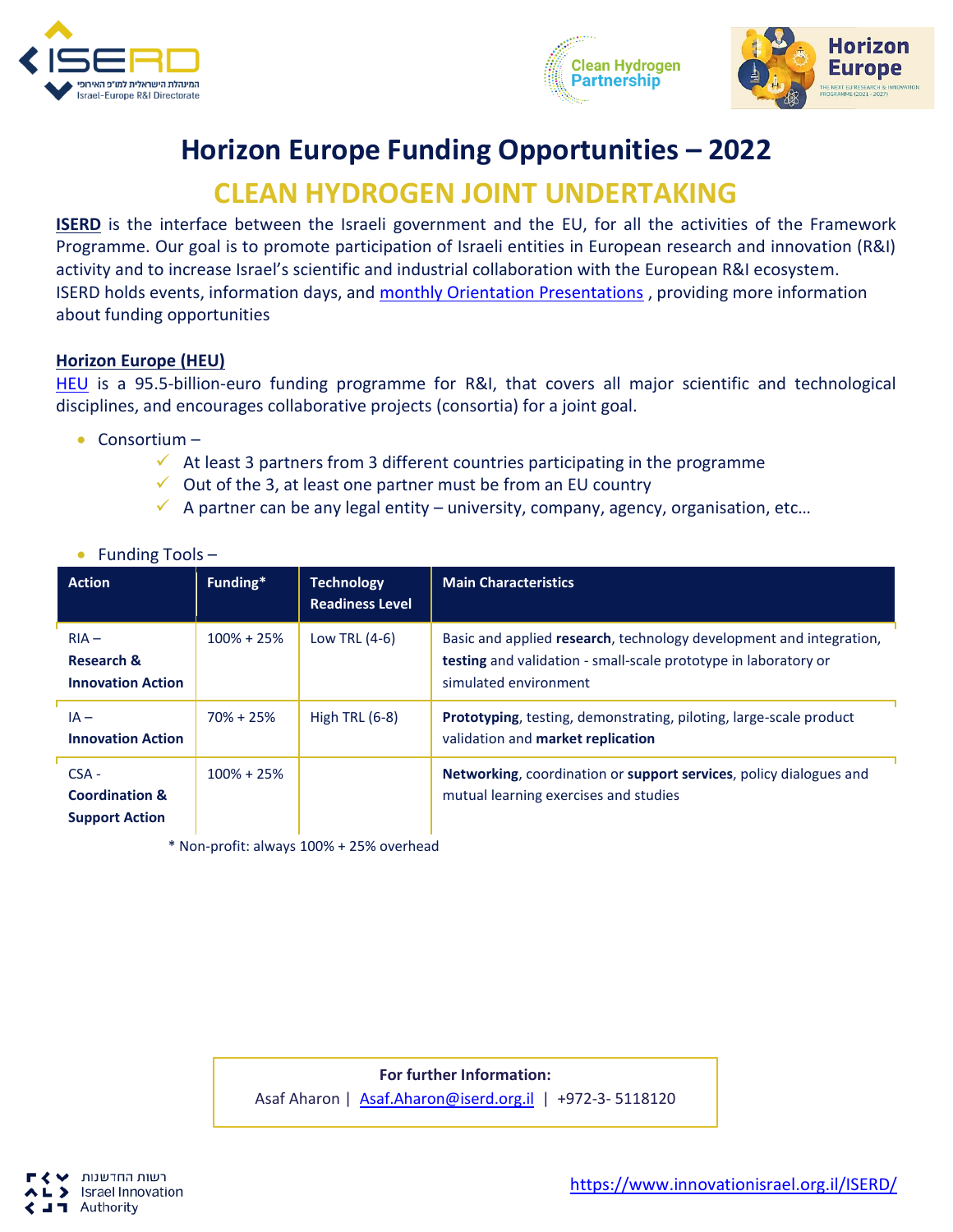





| <b>Topic</b>                                                                            | <b>Expected TRL</b>       | Project<br><b>Budget</b><br>[ME] | No. of<br><b>Projects</b> | <b>Action</b> | <b>Deadline</b><br>[dd.mm.yyyy] |  |
|-----------------------------------------------------------------------------------------|---------------------------|----------------------------------|---------------------------|---------------|---------------------------------|--|
| <b>PILLAR 1: RENEWABLE HYDROGEN</b>                                                     |                           |                                  |                           |               |                                 |  |
| HORIZON-JTI-CLEANH2-2022 -01-01:                                                        |                           |                                  |                           |               |                                 |  |
| Development and validation of pressurised high                                          | $2 - 4$                   | 2.5                              | 1                         | <b>RIA</b>    | 31.5.2022                       |  |
| temperature steam electrolysis stacks (Solid Oxide                                      |                           |                                  |                           |               |                                 |  |
| <b>Electrolysis)</b><br>HORIZON-JTI-CLEANH2-2022 -01-02:                                |                           |                                  |                           |               |                                 |  |
| Development and validation of pressurised high                                          |                           |                                  |                           |               |                                 |  |
| temperature steam electrolysis stacks (Proton                                           | $2 - 4$                   | 2.5                              | 1                         | <b>RIA</b>    | 31.5.2022                       |  |
| <b>Conducting Ceramic Electrolysis)</b>                                                 |                           |                                  |                           |               |                                 |  |
| HORIZON-JTI-CLEANH2-2022 -01-03:                                                        |                           |                                  |                           |               |                                 |  |
| Development of low temperature water                                                    | $2 - 5$                   | 2.5                              | $\overline{2}$            | <b>RIA</b>    | 31.5.2022                       |  |
| electrolysers for highly pressurised hydrogen<br>production                             |                           |                                  |                           |               |                                 |  |
| HORIZON-JTI-CLEANH2-2022 -01-04:                                                        |                           |                                  |                           |               |                                 |  |
| Design for advanced and scalable manufacturing of                                       |                           |                                  |                           |               |                                 |  |
| electrolysers                                                                           | $4-5$ (MRL <sup>*</sup> ) | $\overline{2}$                   | $\overline{2}$            | <b>RIA</b>    | 20.9.2022                       |  |
| HORIZON-JTI-CLEANH2-2022 -01-05:                                                        |                           |                                  |                           |               |                                 |  |
| Scaling up of cells and stacks for large electrolysers                                  | $3 - 5$                   | 6                                | 1                         | <b>RIA</b>    | 20.9.2022                       |  |
| HORIZON-JTI-CLEANH2-2022 -01-06:                                                        |                           |                                  |                           |               |                                 |  |
| <b>Efficiency boost of solar thermochemical water</b><br>splitting                      | $4 - 6$                   | 4                                | $\mathbf{1}$              | <b>RIA</b>    | 31.5.2022                       |  |
| HORIZON-JTI-CLEANH2-2022 -01-07:                                                        |                           |                                  |                           |               |                                 |  |
| Bringing renewable hydrogen MW scale off grid                                           | 7                         | 9                                | $\mathbf{1}$              | IA            | 31.5.2022                       |  |
| installations closer to technical and financial                                         |                           |                                  |                           |               |                                 |  |
| maturity                                                                                |                           |                                  |                           |               |                                 |  |
| HORIZON-JTI-CLEANH2-2022 -01-08:<br>Integration of multi MW electrolysers in industrial |                           |                                  |                           |               |                                 |  |
| applications                                                                            | $6 - 8$                   | 18                               | $\mathbf{1}$              | IA            | 20.9.2022                       |  |
| HORIZON-JTI-CLEANH2-2022-01-09:                                                         |                           |                                  |                           |               |                                 |  |
| <b>Scaling up technologies for Solid Oxide Electrolysis</b>                             | $4 - 6$                   | $\overline{3}$                   | $\overline{2}$            | <b>RIA</b>    | 31.5.2022                       |  |
| <b>Cells (SOEL)</b>                                                                     |                           |                                  |                           |               |                                 |  |
| HORIZON-JTI-CLEANH2-2022 -01-10:                                                        |                           |                                  |                           |               |                                 |  |
| Demonstrating offshore production of green                                              | $5-7$                     | 20                               | $\mathbf{1}$              | IA            | 20.9.2022                       |  |
| hydrogen                                                                                |                           |                                  |                           |               |                                 |  |
|                                                                                         |                           |                                  |                           |               |                                 |  |
|                                                                                         |                           |                                  |                           |               |                                 |  |
|                                                                                         |                           |                                  |                           |               |                                 |  |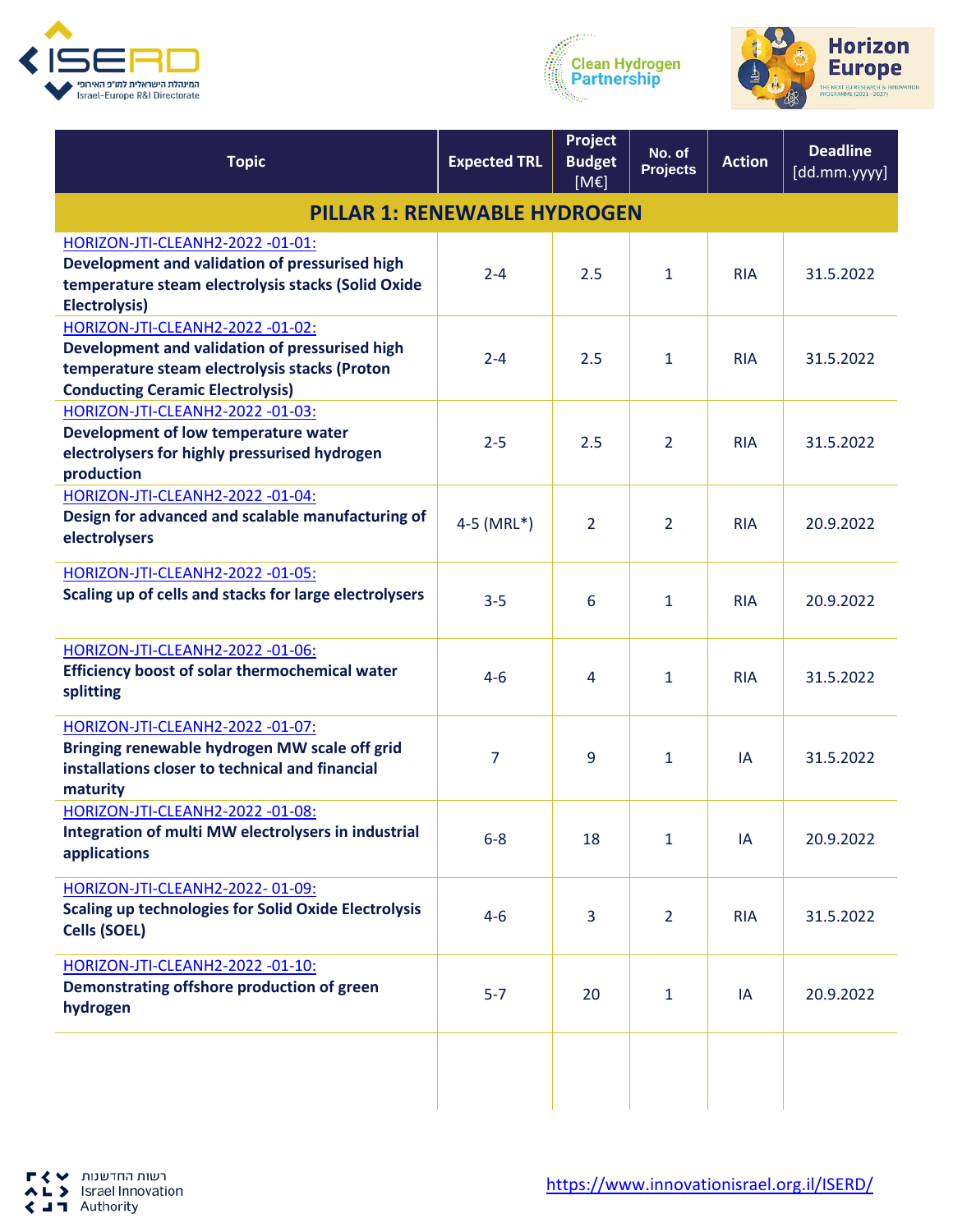





| <b>Topic</b>                                                                                                                                                                                                           | <b>Expected TRL</b> | Project<br><b>Budget</b><br>[ME] | No. of<br><b>Projects</b> | <b>Action</b> | <b>Deadline</b><br>[dd.mm.yyyy] |  |
|------------------------------------------------------------------------------------------------------------------------------------------------------------------------------------------------------------------------|---------------------|----------------------------------|---------------------------|---------------|---------------------------------|--|
| <b>PILLAR 2: HYDROGEN STORAGE AND DISTRIBUTION</b>                                                                                                                                                                     |                     |                                  |                           |               |                                 |  |
| HORIZON-JTI-CLEANH2-2022 -02-01:<br><b>Compatibility of Distribution non-steel metallic gas</b><br>grid materials with hydrogen                                                                                        | $3 - 5$             | 2.5                              | 1                         | <b>RIA</b>    | 20.9.2022                       |  |
| HORIZON-JTI-CLEANH2-2022 -02-02:<br>Hydrogen and H2NG leak detection for continuous<br>monitoring and safe operation of HRS and future<br>hydrogen/H2NG networks                                                       | $3 - 5$             | 2.5                              | $\mathbf{1}$              | <b>RIA</b>    | 31.5.2022                       |  |
| HORIZON-JTI-CLEANH2-2022 -02-03:<br>Validation of a high-performance hydrogen<br>liquefier                                                                                                                             | $3 - 5$             | 5                                | 1                         | <b>RIA</b>    | 31.5.2022                       |  |
| HORIZON-JTI-CLEANH2-2022 -02-04:<br>Ammonia to renewable Hydrogen: efficient system<br>for ammonia cracking                                                                                                            | $3 - 5$             | 3                                | 1                         | <b>RIA</b>    | 20.9.2022                       |  |
| HORIZON-JTI-CLEANH2-2022 -02-05:<br>Efficient system for dehydrogenation of liquid<br>organic hydrogen carriers                                                                                                        | $3 - 5$             | 3                                | $\mathbf{1}$              | <b>RIA</b>    | 20.9.2022                       |  |
| HORIZON-JTI-CLEANH2-2022 -02-06:<br>Development of large scale LH2 containment for<br>shipping                                                                                                                         | $2 - 5$             | 6.5                              | 1                         | <b>RIA</b>    | 20.9.2022                       |  |
| HORIZON-JTI-CLEANH2-2022 -02-07:<br>Increased hydrogen capacity of GH2 road trailers                                                                                                                                   | $3 - 5$             | 2.5                              | 1                         | <b>RIA</b>    | 31.5.2022                       |  |
| HORIZON-JTI-CLEANH2-2022 -02-08:<br>Development of novel or hybrid concepts<br>for reliable, high capacity and energy-<br>efficient H2 compression systems at real-world<br>scale                                      | 7                   | 5                                | 1                         | IA            | 31.5.2022                       |  |
| HORIZON-JTI-CLEANH2-2022 -02-09:<br>Sampling methodology and quality assessment of<br><b>HRS</b>                                                                                                                       | $3 - 5$             | 4                                | $\mathbf{1}$              | <b>RIA</b>    | 31.5.2022                       |  |
| HORIZON-JTI-CLEANH2-2022 -02-10:<br>Implementing new/optimised refuelling protocols<br>and components for high flow HRS                                                                                                | $3 - 6$             | $\overline{4}$                   | $\overline{2}$            | <b>RIA</b>    | 31.5.2022                       |  |
| HORIZON-JTI-CLEANH2-2022 -02-11:<br>Development and demonstration of mobile and<br>stationary compressed hydrogen refuelling<br>solutions for application in inland shipping and<br>short-distance maritime operations | $3 - 6$             | $\overline{7}$                   | 1                         | IA            | 20.9.2022                       |  |

**PILLAR 3.1: HYDROGEN END USES: TRANSPORT APPLICATIONS**

רשות החדשנות ∨ ↓<br>L → Israel Innovation г AL > Israel Inno<br>
< J T Authority

[https://www.innovationisrael.org.il/ISERD/](https://www.innovationisrael.org.il/ISERD)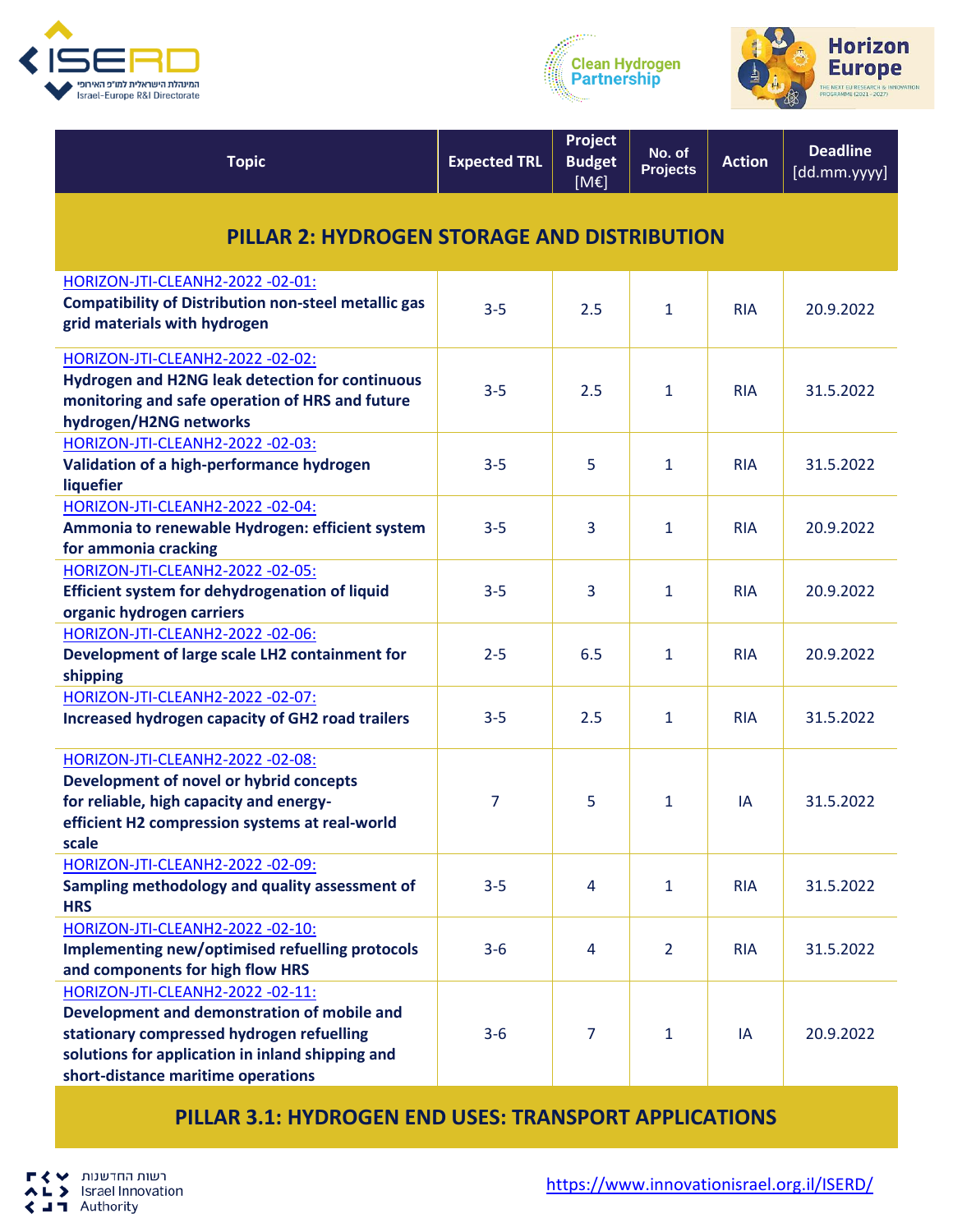





| <b>Topic</b>                                                                   | <b>Expected TRL</b> | Project<br><b>Budget</b><br>[ME] | No. of<br><b>Projects</b> | <b>Action</b> | <b>Deadline</b><br>[dd.mm.yyyy] |
|--------------------------------------------------------------------------------|---------------------|----------------------------------|---------------------------|---------------|---------------------------------|
| HORIZON-JTI-CLEANH2-2022 -03-01:                                               |                     |                                  |                           |               |                                 |
| Development and optimisation of reliable and                                   | $3 - 5$             | 3.5                              | $\overline{2}$            | <b>RIA</b>    | 20.9.2022                       |
| versatile PEMFC stacks for high power range                                    |                     |                                  |                           |               |                                 |
| applications                                                                   |                     |                                  |                           |               |                                 |
| HORIZON-JTI-CLEANH2-2022 -03-02:                                               |                     |                                  |                           |               |                                 |
| <b>Innovative and optimised MEA components</b>                                 | $2 - 4$             | 3                                | $\overline{2}$            | <b>RIA</b>    | 31.5.2022                       |
| towards next generation of improved PEMFC<br>stacks for heavy duty vehicles    |                     |                                  |                           |               |                                 |
| HORIZON-JTI-CLEANH2-2022 -03-03:                                               |                     |                                  |                           |               |                                 |
| Large scale demonstration of European H2 Heavy                                 | $7 - 8$             | 30                               | $\mathbf{1}$              | IA            | 31.5.2022                       |
| <b>Duty Vehicle along the Ten-T corridors</b>                                  |                     |                                  |                           |               |                                 |
| HORIZON-JTI-CLEANH2-2022 -03-04:                                               |                     |                                  |                           |               |                                 |
| Liquid hydrogen tanks for heavy-duty vehicles                                  | $4 - 6$             | 2.5                              | 2                         | <b>RIA</b>    | 31.5.2022                       |
| HORIZON-JTI-CLEANH2-2022-03-05:                                                |                     |                                  |                           |               |                                 |
| Large scale demonstration of hydrogen fuel cell                                | $6 - 8$             | 15                               | $\mathbf{1}$              | IA            | 31.5.2022                       |
| propelled inland waterway vessels                                              |                     |                                  |                           |               |                                 |
| HORIZON-JTI-CLEANH2-2022 -03-06:                                               |                     |                                  |                           |               |                                 |
| Development and optimisation of a dedicated Fuel                               | $4 - 6$             | 20                               | 1                         | <b>RIA</b>    | 31.5.2022                       |
| <b>Cells for Aviation: Development of dedicated stack</b>                      |                     |                                  |                           |               |                                 |
| (100s kW) with the objective of MWs full system                                |                     |                                  |                           |               |                                 |
| HORIZON-JTI-CLEANH2-2022 -03-07:                                               |                     |                                  |                           |               |                                 |
| Development of specific aviation cryogenic storage                             | $1-3$ (CFRP)        | 10                               | $\mathbf{1}$              | <b>RIA</b>    | 31.5.2022                       |
| system with a gauging, fuel metering, heat<br>management and monitoring system | 2-4 (system)        |                                  |                           |               |                                 |
| HORIZON-JTI-CLEANH2-2022-03-08:                                                |                     |                                  |                           |               |                                 |
| Development and optimisation of a dedicated Fuel                               |                     |                                  |                           |               |                                 |
| <b>Cells for Aviation: disruptive next-gen high</b>                            | $2 - 4$             | 5                                | 1                         | <b>RIA</b>    | 31.5.2022                       |
| temperature Fuel Cells technology for future                                   |                     |                                  |                           |               |                                 |
| aviation                                                                       |                     |                                  |                           |               |                                 |

## **PILLAR 3.2: HYDROGEN END USES: CLEAN HEAT AND POWER**

| HORIZON-JTI-CLEANH2-2022 -04-01:<br>Design and industrial deployment of innovative<br>manufacturing processes for solid oxide fuel cells<br>systems and fuel cell components | $4-7(MRL^*)$ |     | ΙA         | 20.9.2022 |
|------------------------------------------------------------------------------------------------------------------------------------------------------------------------------|--------------|-----|------------|-----------|
| HORIZON-JTI-CLEANH2-2022 -04-02:<br>Ammonia powered fuel cell system focusing on<br>superior efficiency, durable operation and design<br>optimisation                        | $3 - 5$      | 5.5 | <b>RIA</b> | 31.5.2022 |
| HORIZON-JTI-CLEANH2-2022 -04-03:<br>Reversible SOC system development, operation<br>and energy system (grid) integration                                                     | $3 - 5$      | 6   | <b>RIA</b> | 31.5.2022 |